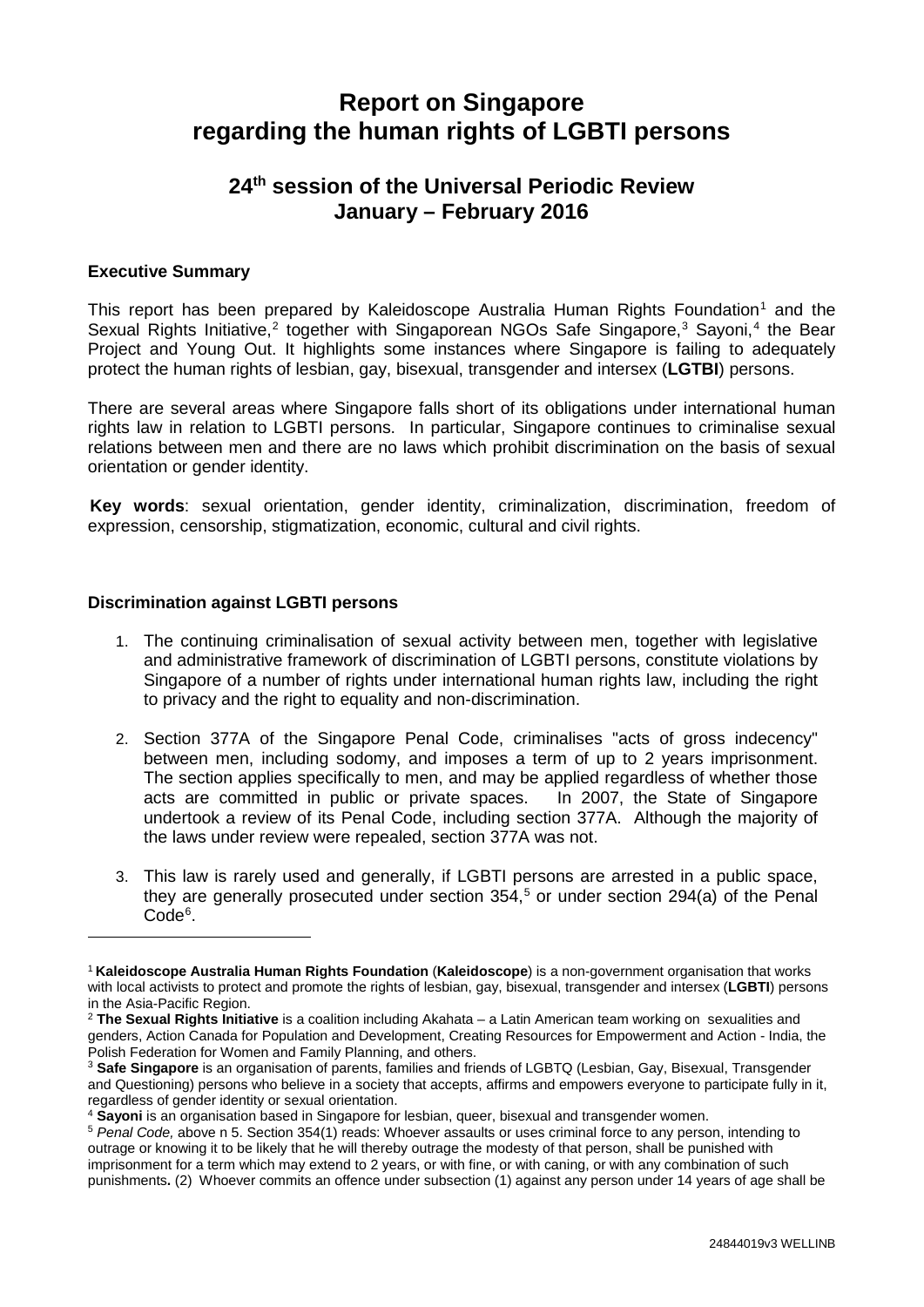- <span id="page-1-5"></span>4. Recently, the issue of LGBTI rights has been under domestic and international scrutiny, following a Singaporean Court of Appeal ruling in October 2014, upholding the constitutionality of section 377A of the *Penal Code*. The Office of the High Commissioner for Human Rights, international non-governmental organisations and Singaporean LGBTI groups have expressed dissatisfaction at the Court's decision.<sup>[7](#page-1-0)</sup> In the wake of this finding, the Singapore has been under pressure to reconsider repeal of section 377A. However it is considered unlikely that the State will change its position in respect of section 377A, and LGBTI persons continue to live under the threat of enforcement of this section. [8](#page-1-1)
- 5. The State has suggested its position seeks to balance the "conservative" position of the majority with the understanding that LGBTI people are "a part of Singapore society".<sup>[9](#page-1-2)</sup>
- 6. In addition, the public discourse surrounding this decision demonstrates that homophobia is prevalent in Singapore, and that this discriminatory prejudice is indorsed by the State.<sup>10</sup> Section 377A reinforces negative views towards LGBTI people in the Section 377A reinforces negative views towards LGBTI people in the Singaporean community and acts as a mechanism to limit LGBTI activism.

## **Recommendations:**

-

*The State of Singapore should:*

- 7. Take the necessary measures to eliminate legislation and policies that in a direct or an indirect way – criminalize same sex relations and discriminate against LGBTI people.
- 8. Repeal section 377A of the *Penal Code* and decriminalise sexual relations between men.

## **Lack of progress in the protection of LGBTI Human Rights**

9. Singapore's Constitution prohibits discrimination on a number of bases, including race and religion, [11](#page-1-4) but it does not explicitly prohibit discrimination based on sexual orientation. In the recent Court of Appeal decision regarding section 377A, the Court rejected the idea that the Constitution could be interpreted to prohibit legislation that could imply discrimination based on sexual orientation. [12](#page-1-5) Up till now, the State has

punished with imprisonment for a term which may extend to 5 years, or with fine, or with caning, or with any combination of such punishments. See also Chua, above n6, 37-38.

<sup>&</sup>lt;sup>6</sup> Penal Code, above n 5. Section 294 reads: Whoever, to the annoyance of (a) others does any obscene act in any public place; or (*b*)sings, recites or utters any obscene song, ballad or words in or near any public place, shall be punished with imprisonment for a term which may extend to 3 months, or with fine, or with both.

Tan Eng Hong, who instigated the recent appeal regarding the constitutionality of section 377A, was initially arrested regarding allegations of oral sex in a public bathroom under section 377A in March 2010. The charge was dropped in<br>October 2010, but he was instead charged (for the same incident) under section 294(a) of the Penal Code.

<span id="page-1-0"></span><sup>7</sup> Sylvia Tan, 'UN rights office calls on Singapore's legislature to respond to court's decision, repeal anti-gay law', Gay *Star News*,1 November 2014; accessed at [http://www.gaystarnews.com/article/un-rights-office-calls-singaporeslegislature-respond-courts-decision-repeal-anti-gay-sex-la]; and UN News Centre, 'Singapore edict criminalizing same-<br>sex relation 'missed opportunity' - UN rights office', available at [http://www.un.org/apps/news/story.a <sup>8</sup> Stewart Chong, 'Gay Liberation in the Illiberal State', (January 2015) 24(1) Washington International Law Journal 10.

<span id="page-1-2"></span><span id="page-1-1"></span>This section of the Code imposes a term of imprisonment or a fine for committing an obscene act in a public place. <sup>9</sup> *Singapore Parliamentary Debates*, Official Report (23 October 2007) vol 83 at col 2397-2407 (Speech of Prime Minister

<span id="page-1-4"></span><span id="page-1-3"></span><sup>&</sup>lt;sup>10</sup> Detenber et al, above n 7, 1315-1316. See also Chong, above n 13, 11-12.<br><sup>11</sup> Article 12(2) of the Constitution reads: *Except as expressly authorised by this Constitution, there shall be no discrimination against citizens of Singapore on the ground only of religion, race, descent or place of birth in any law or in the appointment to any office or employment under a public authority or in the administration of any law relating to the acquisition, holding or disposition of property or the establishing or carrying on of any trade, business, profession, vocation or employment.*

<sup>12</sup> See Lim Meng Suang appeal, above n 6, [41]-[75].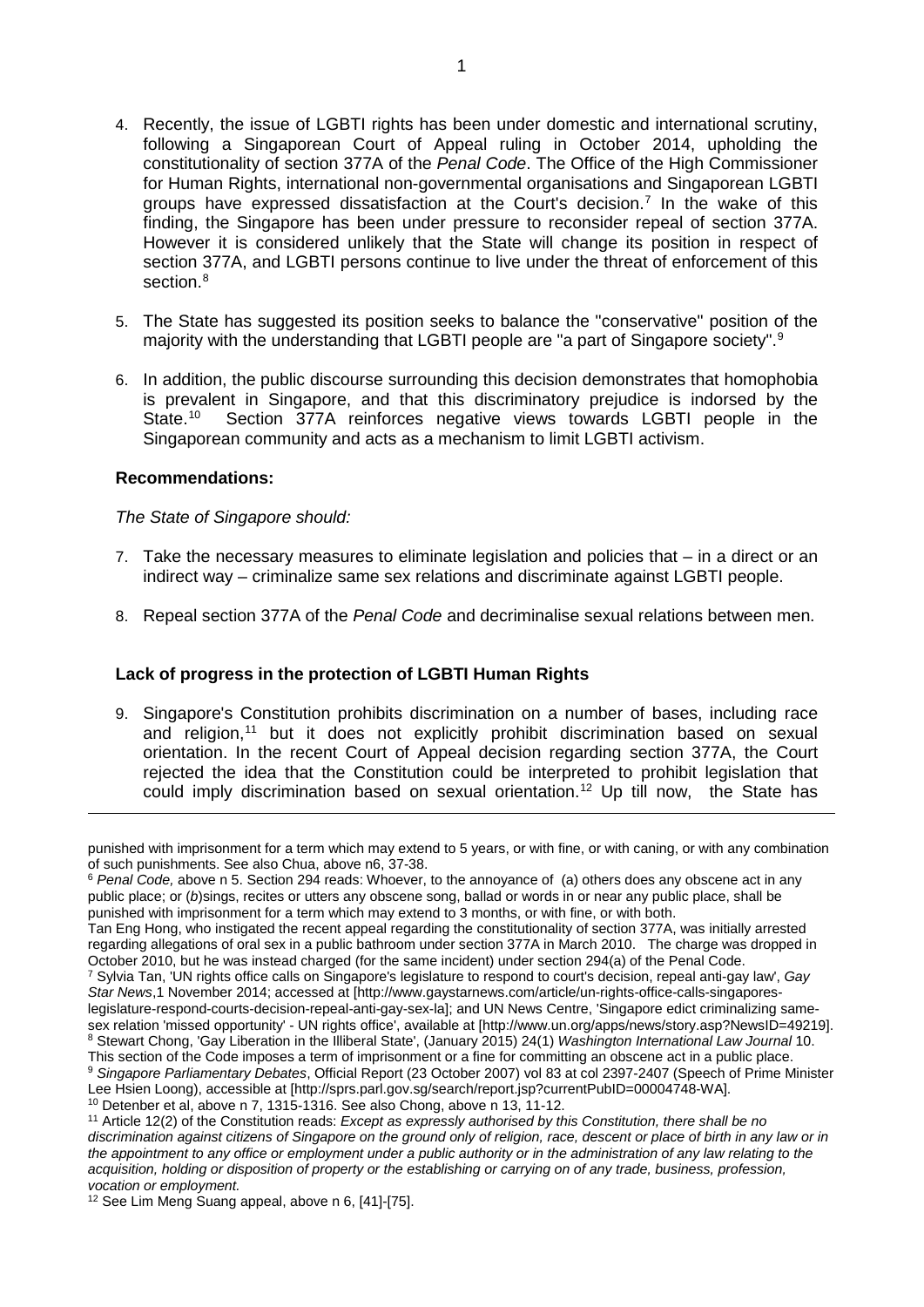avoided to enact specific legislation that prohibits discrimination on the basis of sexual orientation.[13](#page-2-0) 

- 10. In 2011, at the Universal Periodic Review, Singapore affirmed *"that all individuals were free to pursue their lifestyles, and recognition and success were based on merit".* [14](#page-2-1) Despite this affirmative statement, active discrimination against LGBTI persons exists in Singapore and the State has not taken any formal steps to further the rights of LGBTI persons since its last review.
- 11. Singapore continues to have an LGBTI activist community[.15](#page-2-2) Since 2009, an annual public LGBTI event has been held in Hong Lim Park.[16](#page-2-3) 'Pink Dot' has consistently grown in popularity since its inception and in 2015, it was attended by more than 28,000 people.[17](#page-2-4) However, the event has also drawn public criticisms from conservative and religious groups in Singapore.<sup>[18](#page-2-5)</sup>

## **Recommendations:**

*The State of Singapore should:*

- 12. Amend Article 12(2) of the Constitution to include sexual orientation and gender identity among the grounds upon which a person cannot be discriminated against.
- 13. Open a dialogue on culture and human rights to guarantee that no human rights violations will be perpetrated against anyone – including LGBTI persons – under the name of culture, religion or traditional values.

## **Economic, social, cultural and civil LGBT rights**

- 14. The right of LGBTI people to adequate housing is often violated in Singapore. LGBTI couples are usually ineligible for public housing.<sup>[19](#page-2-6)</sup> This has a significant impact in a country where 80% of the population live in houses built by the Government's Housing Development Board. Of those people, 95% hold a 99-year lease over their property.<sup>[20](#page-2-7)</sup> In order to access one of these properties, a Singaporean citizen or permanent resident must intend to form a "nuclear" family, and consequently same-sex couples are excluded. This has a significant impact on LGBTI people, who can either wait until age 35, when singles can co-own these properties, or purchase private properties, which are considerably more expensive.
- 15. Most LGBTI people find obstacles to get employment in the civil service. In 2003, the State announced that LGBTI persons would not be discriminated against in the civil service.<sup>[21](#page-2-8)</sup> Although LGBTI persons can apply to the civil service, they are required to declare their sexual orientation.<sup>[22](#page-2-9)</sup> LGBTI employees' experiences of discrimination in the

-

<span id="page-2-0"></span><sup>13</sup> United States Department of State, *Country Reports on Human Rights Practices for 2013 – Singapore*, 27. See also

<span id="page-2-2"></span><span id="page-2-1"></span><sup>&</sup>lt;sup>14</sup> Report of the Working group on the Universal Periodic Review Singapore, UN Doc A/HRC/8/11, 12-13.<br><sup>15</sup> Chua, above n 6.<br><sup>16</sup> Chong, above n 13, 13.

<span id="page-2-4"></span><span id="page-2-3"></span><sup>&</sup>lt;sup>17</sup> Ibid, 19. See also Pink Dot Campaign website, accessed 15 June 2015 at http://pinkdot.sg/.

<span id="page-2-5"></span><sup>18</sup> Howard Lee, *Christians Join Muslims in Protest against Pink Dot*, 21 June 2014, accessed at

http://www.theonlinecitizen.com/2014/06/christians-join-muslims-in-protest-against-pink-dot/.<br><sup>19</sup> United States Department of State, above n18, 27.

<span id="page-2-7"></span><span id="page-2-6"></span><sup>20</sup> Chua, above n 6, 38.

<span id="page-2-8"></span><sup>21</sup> Ibid, 40; Detenber et al, above n7, 1317; BBC News, *Singapore Eases Gay Ban*, 4 July 2003, accessible at http://news.bbc.co.uk/2/hi/americas/3044688.stm.

<span id="page-2-9"></span><sup>&</sup>lt;sup>22</sup> United States Department of State, above n18, 28.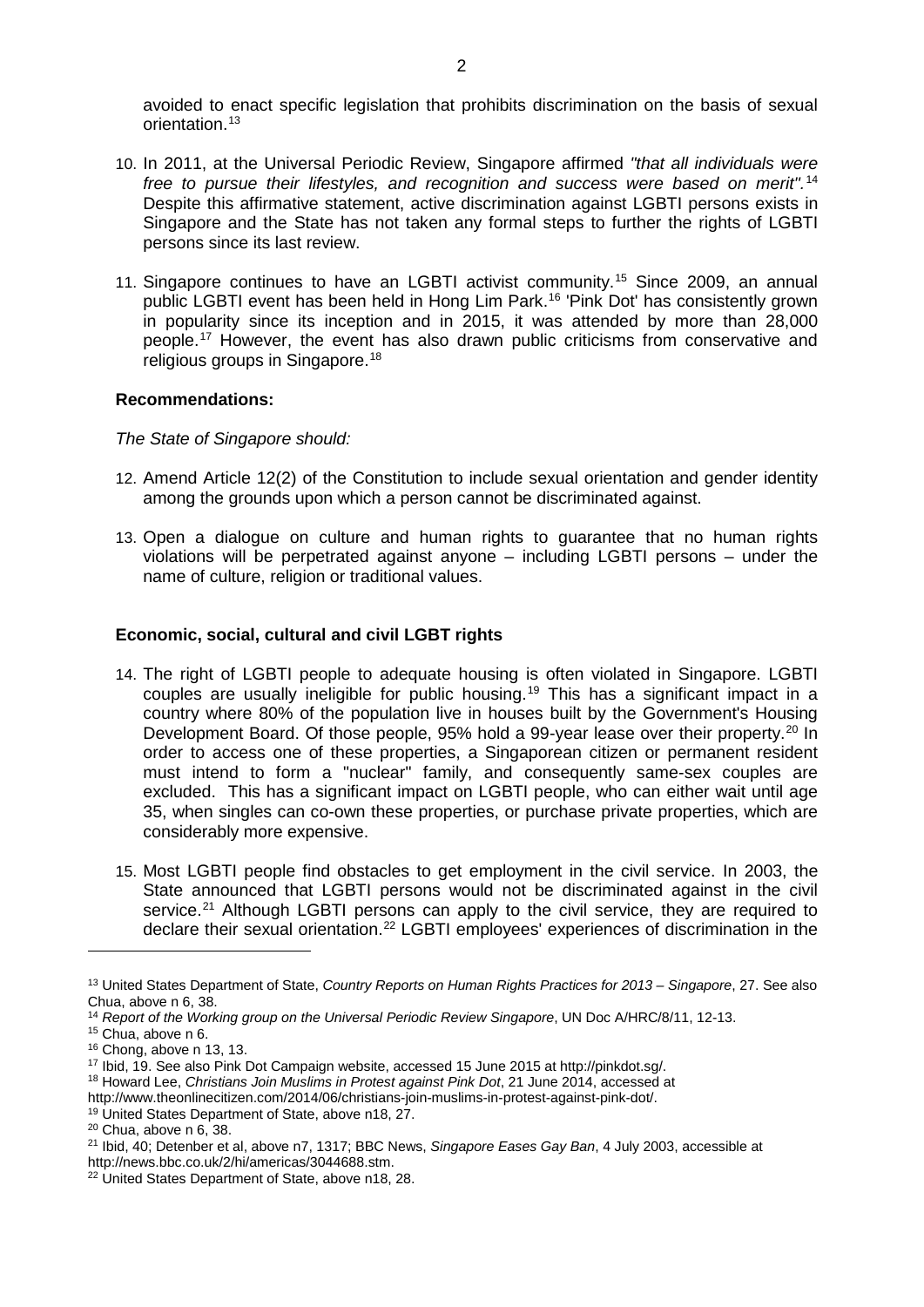civil service varies, however, there are clear examples of active discrimination within State departments.<sup>[23](#page-3-0)</sup>

16. In Singapore male adult citizens and second generation permanent residents are required to serve in the military service for two years.<sup>[24](#page-3-1)</sup> In the admission process, they are classified by sexual orientation.[25](#page-3-2) The impact of this requirement is significant for LGBTI persons, as they are labelled as "gay" or "transgender"; and once they are identified as LGBTI, they are requested to have a medical examination.<sup>[26](#page-3-3)</sup> Frequently there are instances of active discrimination against people identified as gay or transgender, including assignment to non-combat or desk duties.<sup>[27](#page-3-4)</sup> LGBTI military members' sexual orientation is permanently recorded on their dossiers and it becomes a precedent which affects the development of their careers if they choose to join the military career or move into State service after their military service.<sup>[28](#page-3-5)</sup>

#### **Recommendations:**

*The State of Singapore should:*

- 17. Eliminate all political policies that actively discriminate against LGBTI persons, in particular those which require that people declare their sexual orientation in public and private fields.
- 18. Enact comprehensive anti-discrimination legislation and policies that prohibits discrimination on the basis of sexual orientation and gender identity or expression, in order to guarantee the enjoyment of human rights to all persons without distinction of any kind in all the spheres of life.
- 19. Elaborate anti-discriminatory protective measures on the basis of sexual orientation and gender identity in the area of employment, including the implementation of the required legal instruments.
- 20. Ratify the International Covenant on Civil and Political Rights (ICCPR), along with the Optional Protocols and other international human rights treaties not yet ratified by Singapore and harmonize domestic legislation in accordance with international standards.

## **Freedom of Association**

21. Singaporeans cannot lawfully form associations of more than 10 people without State approval. [29](#page-3-6) Provisions also operate to limit the associations' ability to partner with international non-profits for assistance and support.<sup>[30](#page-3-7)</sup> The Registrar of Societies<sup>[31](#page-3-8)</sup> has

-

<span id="page-3-7"></span> $30$  Chua, above n 6, 30.

<span id="page-3-0"></span> $23$  Chua, above n 6, 41.<br> $24$  Ibid, 38 -39.

<span id="page-3-2"></span><span id="page-3-1"></span><sup>25</sup> United States Department of State, above n18, 28.

<span id="page-3-4"></span><span id="page-3-3"></span><sup>&</sup>lt;sup>26</sup> Chua, above n 6, 38-39. The policy of labelling members' sexual orientation is known as the "302 policy".<br><sup>27</sup> Ibid, 39.<br><sup>28</sup> Ibid, 38.

<span id="page-3-6"></span><span id="page-3-5"></span><sup>&</sup>lt;sup>29</sup> Societies Act (Chap 311, Rev Ed 2014), accessible at

http://statutes.agc.gov.sg/aol/search/display/view.w3p;page=0;query=DocId%3Ad6e38654-0cee-4c7e-bfde-18b1bad85bf8%20Depth%3A0%20Status%3Ainforce;rec=0#pr4-he-.

The *Societies Act* provides that the Registrar of Societies has discretion to deny registration if it determines that the "specified society is likely to be used for unlawful purposes or for purposes prejudicial to public peace, welfare or good order in Singapore" (section 4(2)(b)).

<span id="page-3-8"></span><sup>31</sup> The Registrar of Societies is the body responsible for registration of associations under the *Societies Act* (see above n 35, sections 3 and 4).